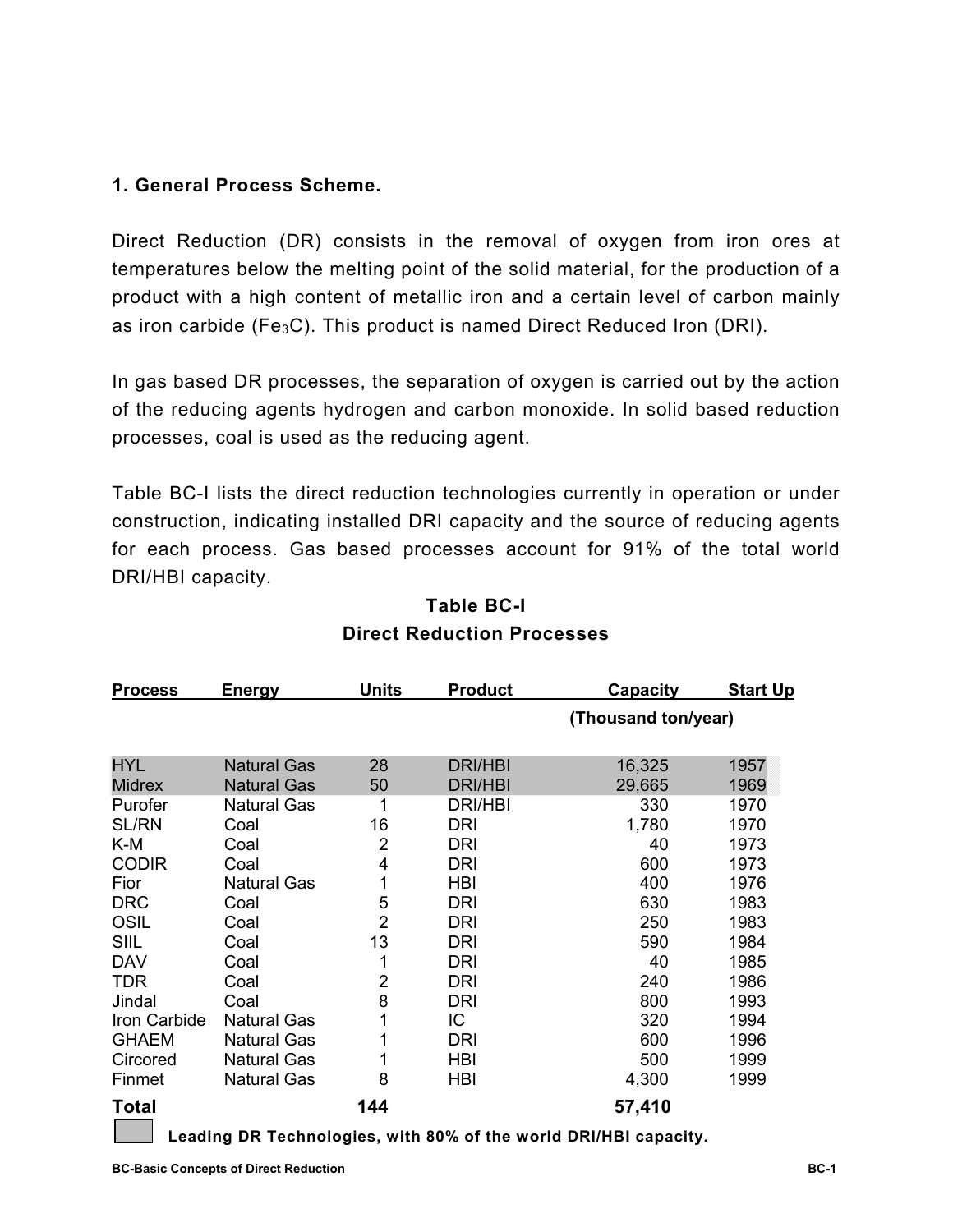Figure BC-1 shows a general scheme of the direct reduction process, indicating the main inputs and outputs related to this system.



# **Figure BC-1 Direct Reduction Process**

### 1.1. Inputs.

• Iron ore.

This is the source of iron units for the process. Usually, it contains some non-reducible oxides such as alumina, silica, lime and magnesia. It can be used in its natural form as lump ore or fines, or concentrated in the form of pellets.

### • Thermal energy.

In direct reduction, thermal energy is used for two main purposes: As a source of reducing agents for the process, and as fuel for thermal equipment. Natural gas is the energy source commonly used in gas based DR processes to produce the reducing agents, hydrogen and carbon monoxide.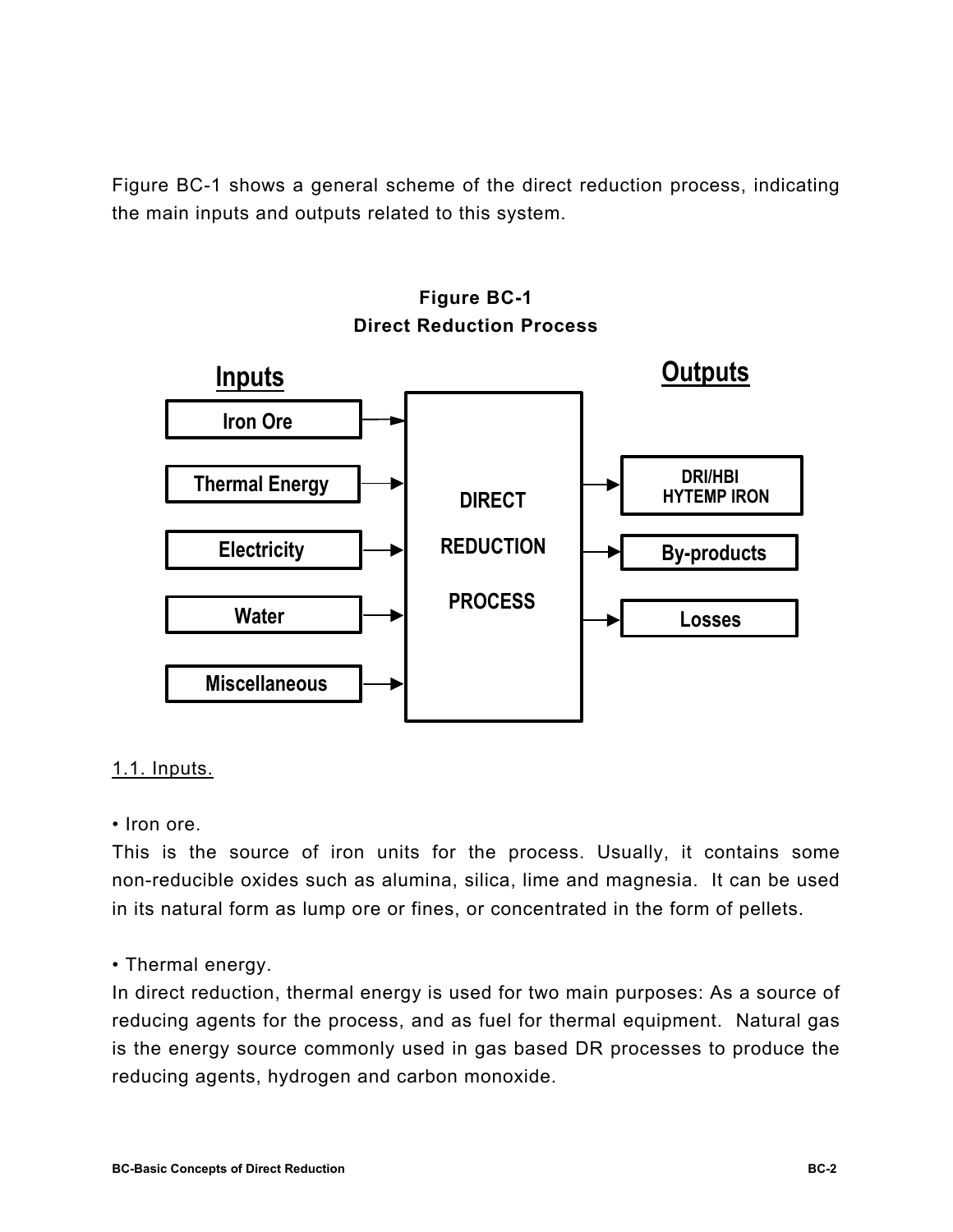### • Electricity.

Energy required to operate mechanical equipment. The process can be adapted to minimize the electric power consumption using steam driven equipment, consuming thermal energy for steam generation inside the plant battery limits.

### • Water.

Water is used for equipment cooling and for condensing excess water from the top reducing gas, reformed gas and cooling gas streams. It is also used for steam generation in processes that use steam as oxidant in the reforming process.

### • Miscellaneous.

In this category are classified other materials required for the plant operation, such as inert gas, air, catalyst, chemicals for water treatment, spare parts and maintenance materials.

### 1.2. Products.

• Direct Reduced Iron (DRI).

Main product of a direct reduction processes. It is a porous solid with high metallic iron content and a certain level of carbon mainly as iron carbide (Fe<sub>3</sub>C), which is incorporated during the process. The main use of this product is as raw material for steelmaking in the electric arc furnace, but it can be used also in blast furnaces and converters.

The main DRI quality parameters are the product metallization and the total carbon content. DRI metallization is defined as the ratio of metallic iron to total iron in the product, which is:

% metalization = 
$$
\frac{\% \text{ metallic iron}}{\% \text{ total iron}}
$$
 x 100

For economical reasons, DRI is produced with metallization levels up to 95%.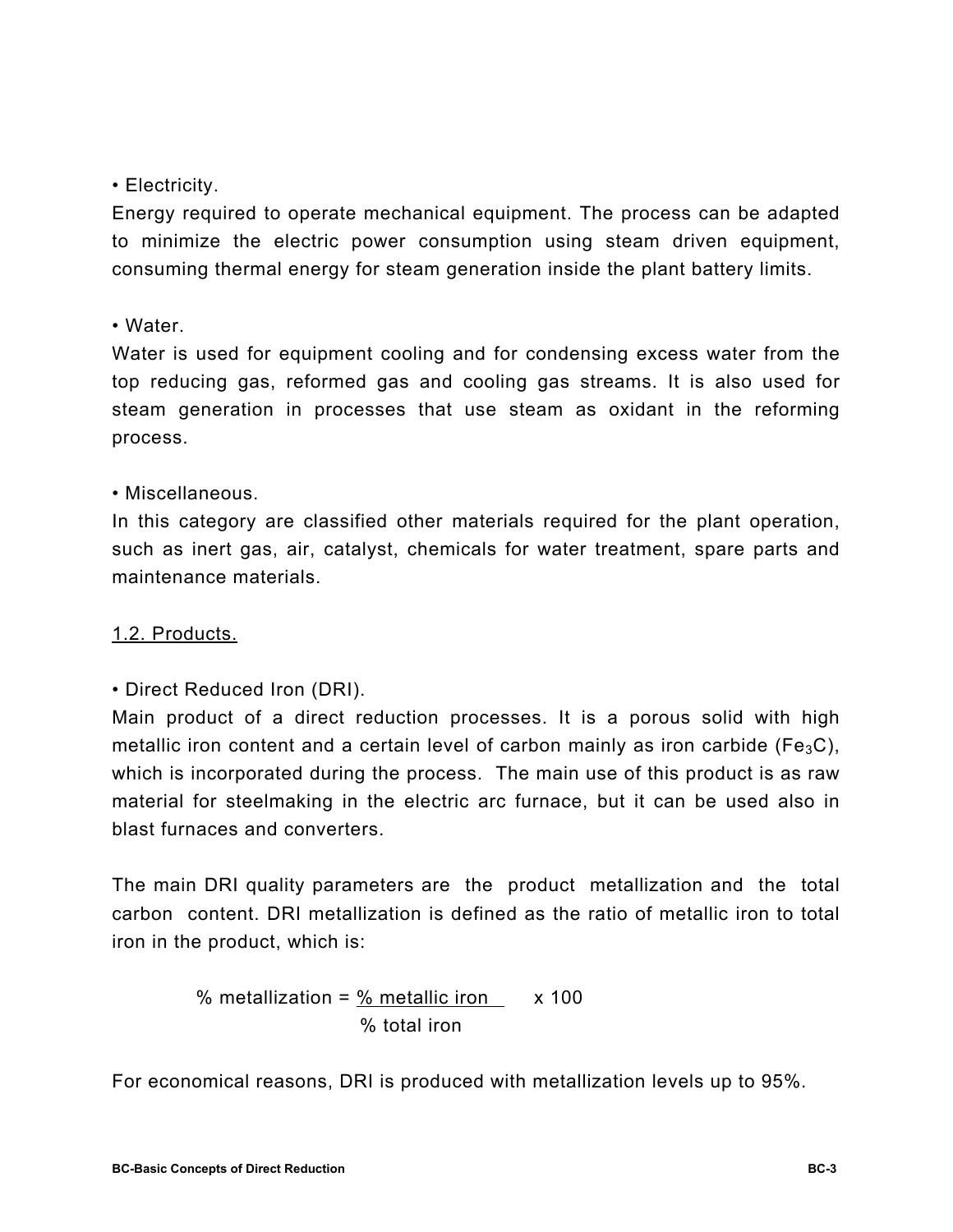One process parameter which correlates directly with DRI metallization is the reduction degree, defined as the ratio of oxygen removed from the ore to the amount of oxygen originally present in the ore:

> % Reduction =  $Qxyaen$  removed  $x 100$ Reducible oxygen in the ore

DRI carbon content is reported as total carbon, including combined carbon as iron carbide (Fe<sub>3</sub>C), which represents the highest percentage ( $> 90\%$ ), and also free carbon in the form of graphite.

For maximum benefits using DRI in the electric arc furnace, the carbon content of the DRI can be controlled between 1.2% and 5.5%.

## 1.3. Byproducts.

Byproducts are basically water and carbon dioxide, which are formed during the reduction process. Water is separated in direct contact condensers and the method used for carbon dioxide removal varies with the DR process. In the HYL process,  $CO<sub>2</sub>$  is removed selectively from the reducing gas stream, whereas in other technologies,  $CO<sub>2</sub>$  is purged from the system as a fraction of the top reducing gas.

### 1.4. Losses.

Fines, dust and purges from the cooling water systems which are lost during the process. This term is also applied to heat losses from the thermal equipment and flue gases.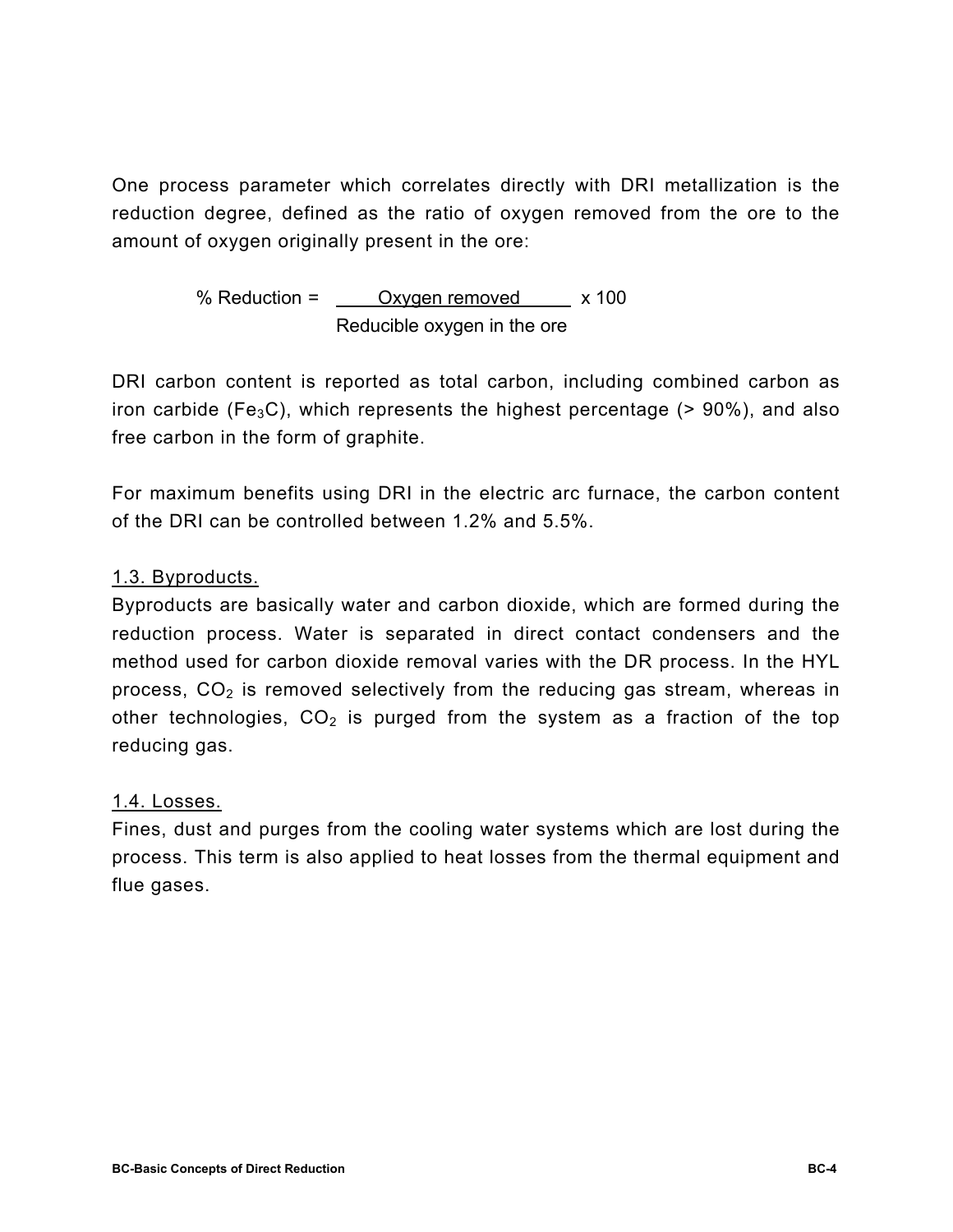### **2. Process Sections.**

The main direct reduction processes are divided into two operating sections:

- Reducing gas supply.
- Iron ore reduction.

#### 2.1. Reducing gas supply.

In the HYL process, reducing gases are generated by self-reforming in the reduction reactor, feeding natural gas as make-up to the reducing gas circuit and injecting oxygen at the inlet of the reactor. The partial oxidation of natural gas with oxygen generates reducing gases ( $H_2$  and CO) and increases the operating temperature, which are required for the iron ore reduction. Once in contact with the solid material inside the reactor, further cracking and reforming reactions are carried out due to the catalytic effect of metallic iron. These partial oxidation and reforming reactions are the following:

∆H°rxn (cal/gmol)

|  |  | $CH_4$ + $1/2O_2$ -----> CO            | $+$ $+$ $-$         | 2H <sub>2</sub> | -8527    |
|--|--|----------------------------------------|---------------------|-----------------|----------|
|  |  | $2H_2$ + 0 <sub>2</sub> -----> $2H_2O$ |                     |                 | -115,596 |
|  |  | $CO2$ + H <sub>2</sub> -----> CO       | $+$ $+$             | $H_2O$          | +9838    |
|  |  | $CH_4$ + $H_2O$ -----> CO              | $+$ 3H <sub>2</sub> |                 | +49271   |

An alternative source of reducing gases for the HYL technology is based on natural gas-steam reforming. This type of process is also the most utilized technique for the production of hydrogen in the chemical process industry.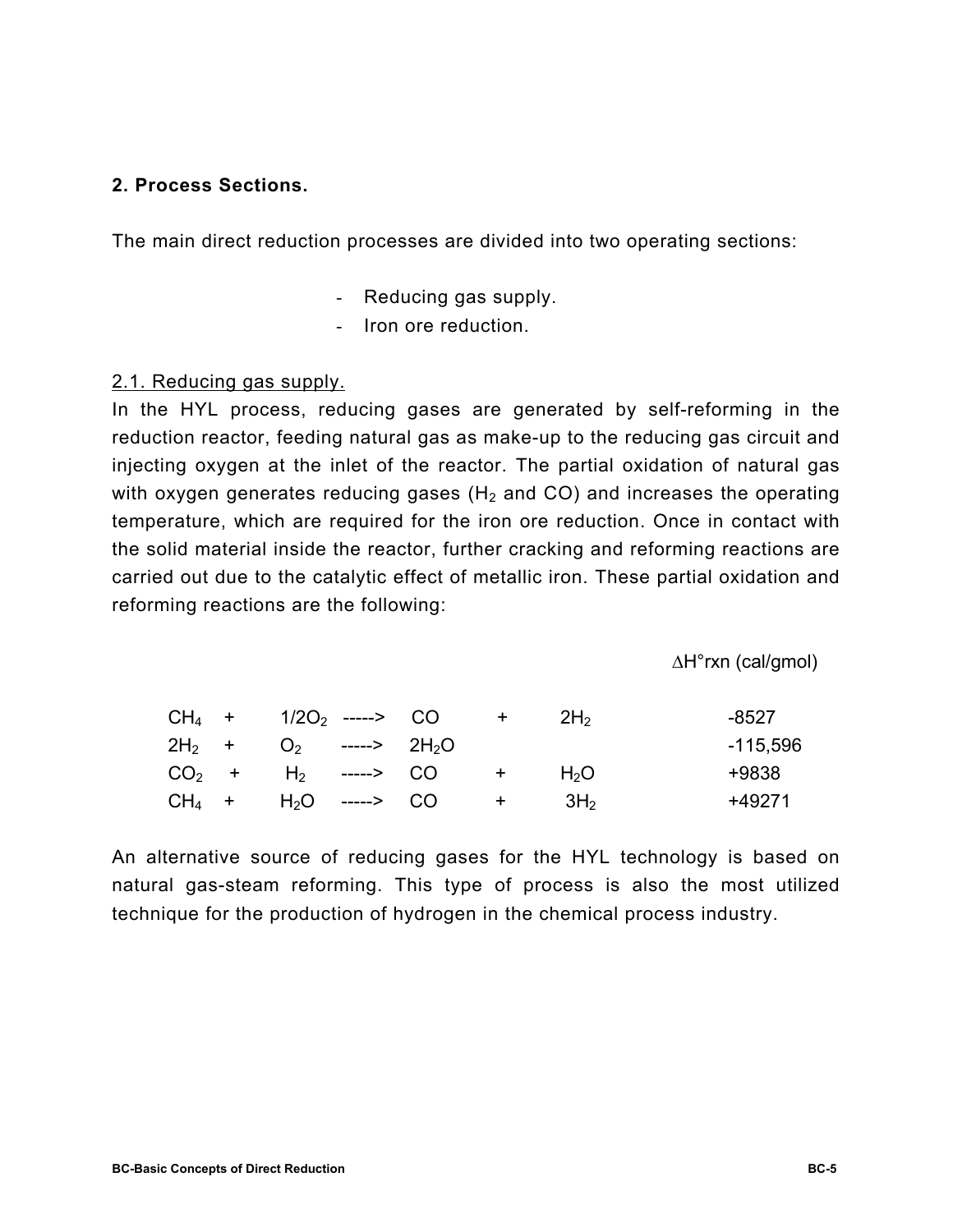The natural gas-steam reforming reactions are the following:

∆H°rxn (cal/gmol)

|  | $CH_4$ + H <sub>2</sub> O ---------> CO + 3H <sub>2</sub> |  | + 49271 |
|--|-----------------------------------------------------------|--|---------|
|  | $CO + H_2O$ ---------> $CO_2 + H_2$                       |  | - 9838  |

In order to assure that some carburization reactions will not take place in the reformer, it is necessary to promote the reforming reactions using an excess of steam in the presence of a nickel based catalyst. The mixture of natural gas and steam is fed to the reformer with a steam to carbon ratio of 2.2/1 to 2.6/1 by volume.

Sensible energy from the reformed gas stream is recovered for the generation of steam and for the heating of boiler feed water, before being passed through a quench tower where excess water is eliminated from the gas stream.

#### 2.2. Iron ore reduction.

Several heterogeneous reactions may occur in the process for iron ore reduction, between a solid phase and a gas phase. Main phenomena in each of these phases are the following:

#### • Solid Phase.

The solid phase passes through different stages of reduction, cooling and carburization.

#### • Reduction

Iron ore is initially preheated up to the temperature level required for the reduction process by means of heat transferred from the hot reducing gases. After this preheating stage, the oxygen removal from the ore is initiated by the action of the reducing gases, hydrogen and carbon monoxide.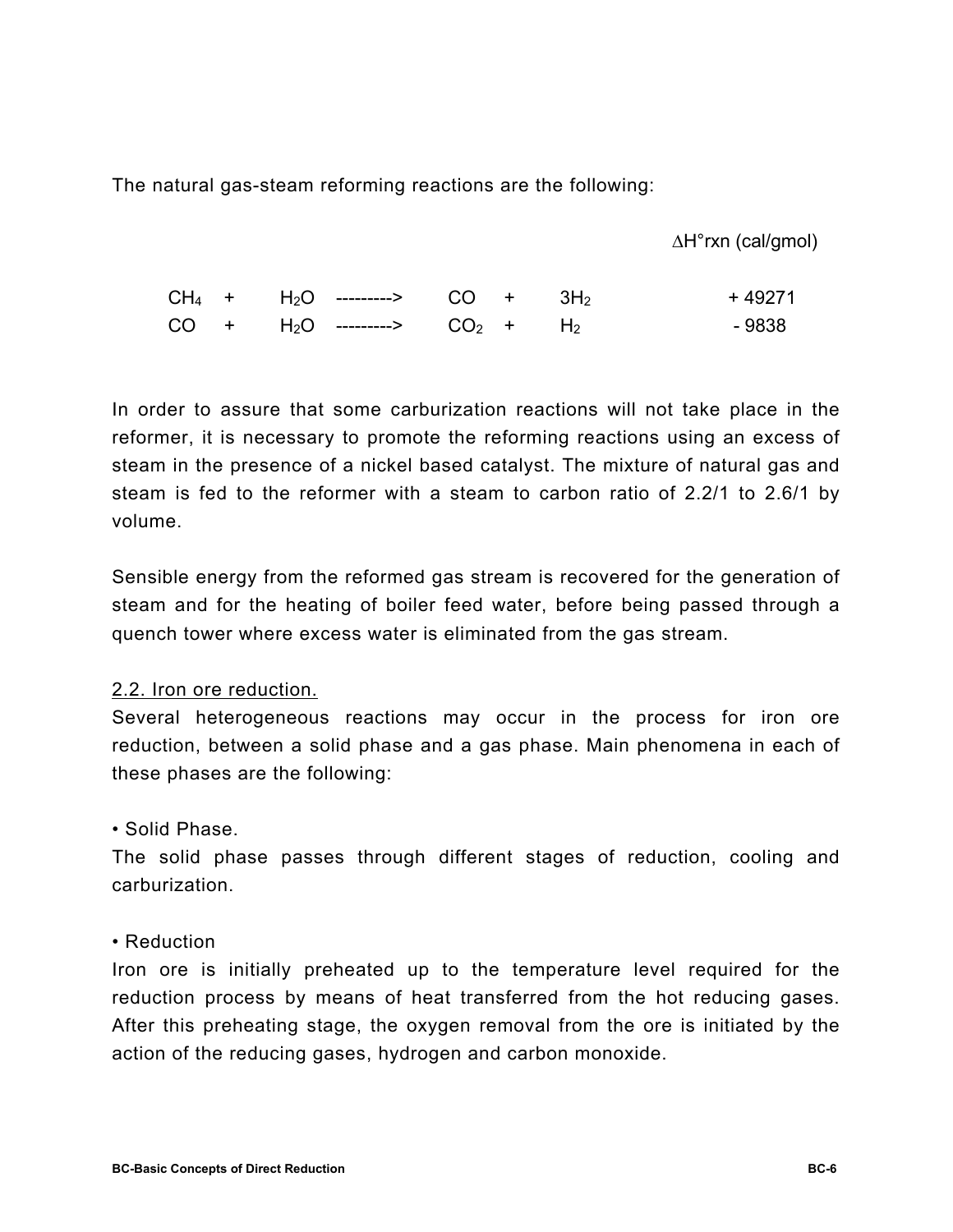The mechanism of the reduction process can be represented as follows:

#### Reduction by Hydrogen

∆H°rxn (cal/gmol)

|  | $3Fe_2O_3$ + H <sub>2</sub> ---------> $2Fe_3O_4$ + H <sub>2</sub> O |  |            | - 2798  |
|--|----------------------------------------------------------------------|--|------------|---------|
|  | $Fe3O4$ + H <sub>2</sub> ---------> 3FeO + H <sub>2</sub> O          |  |            | + 18502 |
|  | FeO + $H_2$ --------> Fe                                             |  | $+$ $H_2O$ | + 5702  |

## Reduction by Carbon Monoxide

∆H°rxn (cal/gmol)

|                     |  | $3Fe_2O_3$ + CO ---------> $2Fe_3O_4$ + CO <sub>2</sub> |         | - 12636 |
|---------------------|--|---------------------------------------------------------|---------|---------|
|                     |  | $Fe3O4$ + CO ---------> 3FeO + CO <sub>2</sub>          |         | + 8664  |
| FeO <b>Security</b> |  | + CO --------> Fe                                       | $+ CO2$ | - 4136  |

As it can be observed from the reported heats of reaction, the reduction by hydrogen is an endothermic process and the reduction process with carbon monoxide is exothermic.

For the gas composition used in the HYL technology, with high hydrogen content in the reducing gas, the overall reduction process is endothermic.

• Cooling and carburization.

In direct reduction processes, besides the oxygen removal from the iron ore, it is also important to have a controlled carburization process.

During this stage, the gas composition and temperature of operation must be favorable for the carburization process, incorporating most of the carbon into the product in the form of iron carbide ( $Fe<sub>3</sub>C$ ).

The main reactions, which may occur during the carburization stage, are the following: